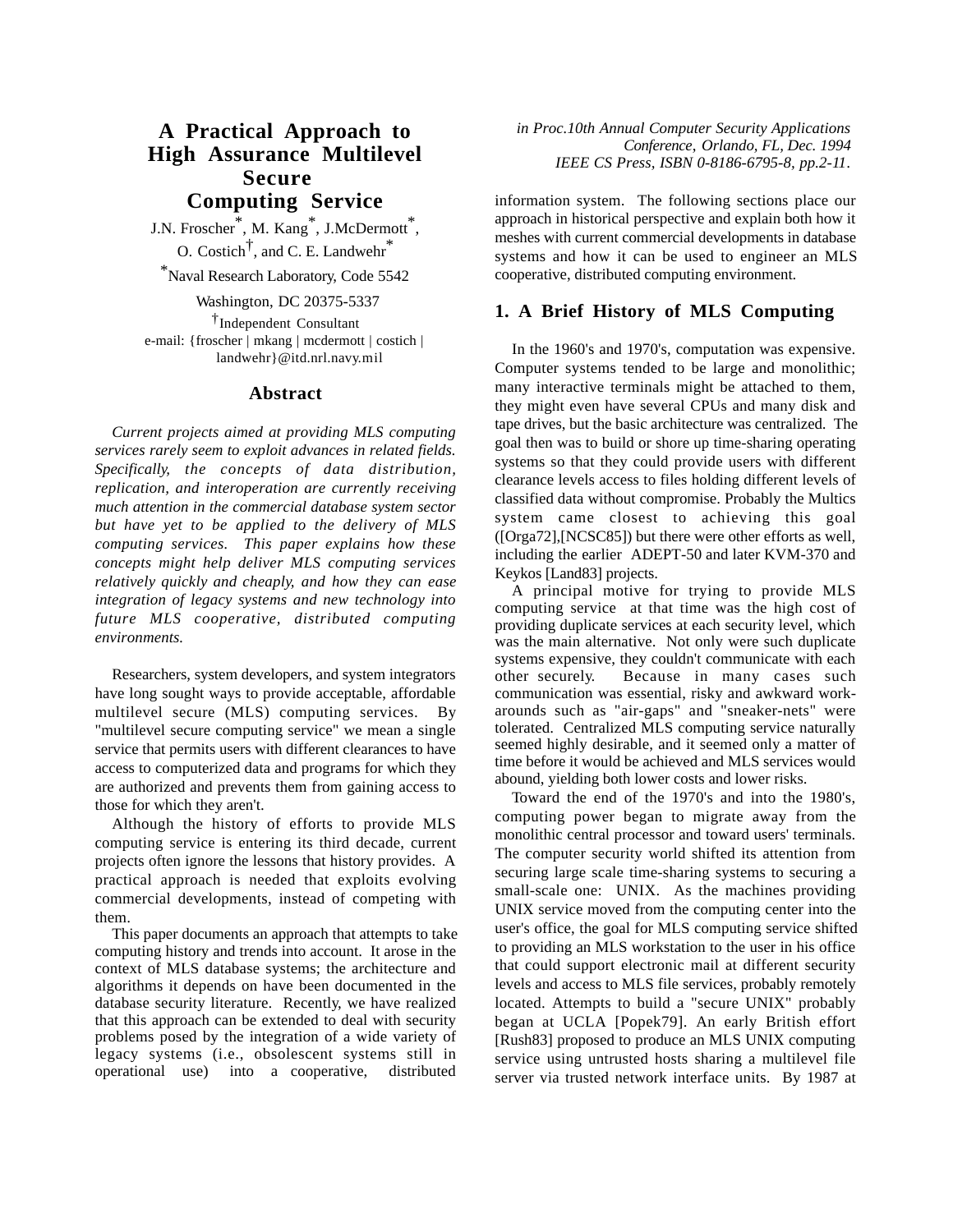| <b>Report Documentation Page</b>                                                                                                                                                                                                                                                                                                                                                                                                                                                                                                                                                                                                                                                                                                                                                                                                                                   |                             |                              |                 |                                                     | Form Approved<br>OMB No. 0704-0188                 |  |  |
|--------------------------------------------------------------------------------------------------------------------------------------------------------------------------------------------------------------------------------------------------------------------------------------------------------------------------------------------------------------------------------------------------------------------------------------------------------------------------------------------------------------------------------------------------------------------------------------------------------------------------------------------------------------------------------------------------------------------------------------------------------------------------------------------------------------------------------------------------------------------|-----------------------------|------------------------------|-----------------|-----------------------------------------------------|----------------------------------------------------|--|--|
| Public reporting burden for the collection of information is estimated to average 1 hour per response, including the time for reviewing instructions, searching existing data sources, gathering and<br>maintaining the data needed, and completing and reviewing the collection of information. Send comments regarding this burden estimate or any other aspect of this collection of information,<br>including suggestions for reducing this burden, to Washington Headquarters Services, Directorate for Information Operations and Reports, 1215 Jefferson Davis Highway, Suite 1204, Arlington<br>VA 22202-4302. Respondents should be aware that notwithstanding any other provision of law, no person shall be subject to a penalty for failing to comply with a collection of information if it<br>does not display a currently valid OMB control number. |                             |                              |                 |                                                     |                                                    |  |  |
| <b>1. REPORT DATE</b><br>1994                                                                                                                                                                                                                                                                                                                                                                                                                                                                                                                                                                                                                                                                                                                                                                                                                                      |                             | 2. REPORT TYPE               |                 | <b>3. DATES COVERED</b><br>00-00-1994 to 00-00-1994 |                                                    |  |  |
| <b>4. TITLE AND SUBTITLE</b>                                                                                                                                                                                                                                                                                                                                                                                                                                                                                                                                                                                                                                                                                                                                                                                                                                       |                             |                              |                 |                                                     | 5a. CONTRACT NUMBER                                |  |  |
| A Practical Approach to High Assurance Multilevel Secure Computing<br><b>Service</b>                                                                                                                                                                                                                                                                                                                                                                                                                                                                                                                                                                                                                                                                                                                                                                               |                             |                              |                 |                                                     | 5b. GRANT NUMBER                                   |  |  |
|                                                                                                                                                                                                                                                                                                                                                                                                                                                                                                                                                                                                                                                                                                                                                                                                                                                                    |                             |                              |                 |                                                     | 5c. PROGRAM ELEMENT NUMBER                         |  |  |
| 6. AUTHOR(S)                                                                                                                                                                                                                                                                                                                                                                                                                                                                                                                                                                                                                                                                                                                                                                                                                                                       |                             |                              |                 |                                                     | <b>5d. PROJECT NUMBER</b>                          |  |  |
|                                                                                                                                                                                                                                                                                                                                                                                                                                                                                                                                                                                                                                                                                                                                                                                                                                                                    |                             |                              |                 |                                                     | <b>5e. TASK NUMBER</b>                             |  |  |
|                                                                                                                                                                                                                                                                                                                                                                                                                                                                                                                                                                                                                                                                                                                                                                                                                                                                    |                             |                              |                 |                                                     | <b>5f. WORK UNIT NUMBER</b>                        |  |  |
| 7. PERFORMING ORGANIZATION NAME(S) AND ADDRESS(ES)<br>Naval Research Laboratory, Code 5542, 4555 Overlook Avenue,<br>SW, Washington, DC, 20375                                                                                                                                                                                                                                                                                                                                                                                                                                                                                                                                                                                                                                                                                                                     |                             |                              |                 |                                                     | 8. PERFORMING ORGANIZATION<br><b>REPORT NUMBER</b> |  |  |
| 9. SPONSORING/MONITORING AGENCY NAME(S) AND ADDRESS(ES)                                                                                                                                                                                                                                                                                                                                                                                                                                                                                                                                                                                                                                                                                                                                                                                                            |                             |                              |                 |                                                     | 10. SPONSOR/MONITOR'S ACRONYM(S)                   |  |  |
|                                                                                                                                                                                                                                                                                                                                                                                                                                                                                                                                                                                                                                                                                                                                                                                                                                                                    |                             |                              |                 |                                                     | 11. SPONSOR/MONITOR'S REPORT<br>NUMBER(S)          |  |  |
| 12. DISTRIBUTION/AVAILABILITY STATEMENT<br>Approved for public release; distribution unlimited                                                                                                                                                                                                                                                                                                                                                                                                                                                                                                                                                                                                                                                                                                                                                                     |                             |                              |                 |                                                     |                                                    |  |  |
| <b>13. SUPPLEMENTARY NOTES</b><br>The original document contains color images.                                                                                                                                                                                                                                                                                                                                                                                                                                                                                                                                                                                                                                                                                                                                                                                     |                             |                              |                 |                                                     |                                                    |  |  |
| 14. ABSTRACT                                                                                                                                                                                                                                                                                                                                                                                                                                                                                                                                                                                                                                                                                                                                                                                                                                                       |                             |                              |                 |                                                     |                                                    |  |  |
| <b>15. SUBJECT TERMS</b>                                                                                                                                                                                                                                                                                                                                                                                                                                                                                                                                                                                                                                                                                                                                                                                                                                           |                             |                              |                 |                                                     |                                                    |  |  |
| <b>16. SECURITY CLASSIFICATION OF:</b>                                                                                                                                                                                                                                                                                                                                                                                                                                                                                                                                                                                                                                                                                                                                                                                                                             | 17. LIMITATION OF           | 18. NUMBER                   | 19a. NAME OF    |                                                     |                                                    |  |  |
| a. REPORT<br>unclassified                                                                                                                                                                                                                                                                                                                                                                                                                                                                                                                                                                                                                                                                                                                                                                                                                                          | b. ABSTRACT<br>unclassified | c. THIS PAGE<br>unclassified | <b>ABSTRACT</b> | OF PAGES<br>10                                      | <b>RESPONSIBLE PERSON</b>                          |  |  |

| <b>Standard Form 298 (Rev. 8-98)</b> |                               |  |  |
|--------------------------------------|-------------------------------|--|--|
|                                      | Prescribed by ANSI Std Z39-18 |  |  |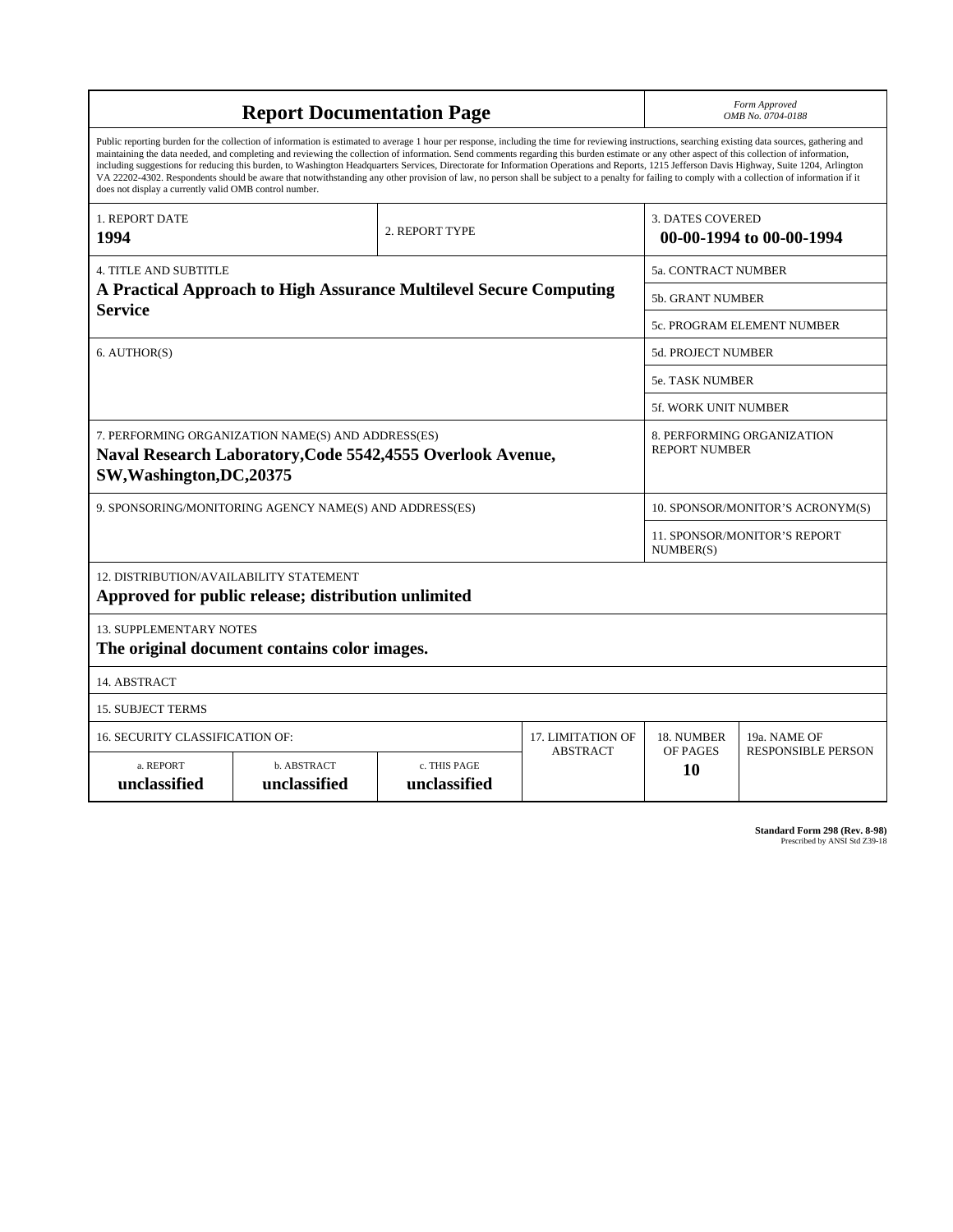least half a dozen projects were underway [NRL87], and similar ones have continued to the present, for example in the TMach, DTMach, and Synergy efforts [Bran89] [Fine93][Sayd94]. Developments during the 1980's underlined the cost of developing software to meet criteria for high assurance. IBM reported, for example, that 80% of the resources used to modify Xenix to meet TCSEC class B2 requirements went toward satisfying the assurance requirements; meeting the feature requirements required only 20% of the project resources[Glig87].

But the focus on MLS computing service via MLS operating systems remained; the goal was still to build an operating system that could be trusted to support applications running at distinct security levels. It was unclear how an application that itself needed to span security levels would be layered on such an operating system. Further, a significant part of the increased computing power available to each user was used to improve the human - computer interface: from a black and white "glass teletype", user interfaces advanced to full color window and icon formats.

It was easy for users to imagine a system that would provide them with windows at different security levels - much easier than it was to secure the complex application-level software required to support such processing. None of the systems being developed for high TCSEC levels of assurance (B2 and up) could support this kind of interface. The Defense Intelligence Agency (DIA) defined requirements for the Compartmented Mode Workstation (CMW) in order to generate commercial implementations of this vision, albeit at a relatively low level of assurance. Perhaps DIA could accept this level because in their operational environment all users were highly cleared and violations of mandatory need-to-know controls resulting from potential system flaws could be dealt with relatively easily<sup>1</sup>.

Database applications also attracted increasing attention during this period. Since the days of Multics, an MLS database service had been seen as highly desirable. In 1982, the Air Force sponsored a National Research Council study [MDMS83] that considered potential near, medium, and long term approaches to providing an MLS database service. Over the next decade, several of these were explored through research projects. The National Computer Security Center developed a "Trusted Database Interpretation" of the TCSEC toward the end of the 1980's [TDI]. In parallel with this effort, database vendors began to consider improving security in their systems.

Theorists of MLS computing service focused increasingly on the problem of developing realistic and accurate security models [McLe88] and on the problem of finding and reducing covert channels. In 1987,

McCullough [McCu87] published initial work concerning the security properties that might (or might not) hold when individual MLS components were hooked together to form a larger system. This came to be known as the composability problem: how to identify a security property desired of individual components that would also hold for a system of such components properly hooked together [McLe89] [McLe94]. Finding a composable security property that is also of practical interest has proven quite difficult, and the increasing prevalence of systems that are patched together from a variety of components has made this problem seem urgent [Lubb93] [Land93]. NATO chartered a research study group (NATO RSG-2) to investigate the question, "How are the assurances associated with the trustworthiness of a composite system to be derived from the assurances associated with the subsystems?" and though it convened a workshop in the fall of 1991, results were inconclusive and the group has been disbanded. The Trusted Network Interpretation of the TCSEC [TNI87] attempted to provide some practical guidance to system composition, but left many problems unsolved.

From the late 1970's through the early 1990's, then, several trends were evident: hardware was cheap and getting cheaper, software (at least high assurance software) was increasingly expensive relative to hardware, and understanding the security properties of the interconnections of hardware and software that were beginning to populate operational systems was exceedingly difficult. However, most research aimed at providing MLS computing service seemed to ignore these trends, continuing to focus on building MLS operating systems on which single level applications could be layered.

During the same period, commercial information technology products had become much more affordable and much more capable. However, the cost of migrating legacy systems to newer technology was high [Aike94]. Business and government were reluctant to change these fragile systems upon which their survival depended and found it difficult to modernize their business processes to become more efficient and productive. These legacy systems came to be known as "stovepipes," reflecting their architecture, in which data flow in one end of the pipe, are transformed by an application, and emerge from the other.

In the early 1990's, client-server architectures began to dominate data management systems. To avoid the mistakes of the past, these architectures emphasized the separation of concerns between data management and application processing. The idea was to make data, at any level of granularity, available for any application to access and to allow the cooperative distribution of processing capabilities [Brod94]. Distributed information management servers provide access by information processing systems to the required data and support the sharing of data by users through these servers. To ensure

<sup>&</sup>lt;sup>1</sup> For an approach to providing labeled windows with high assurance, see [Epst92]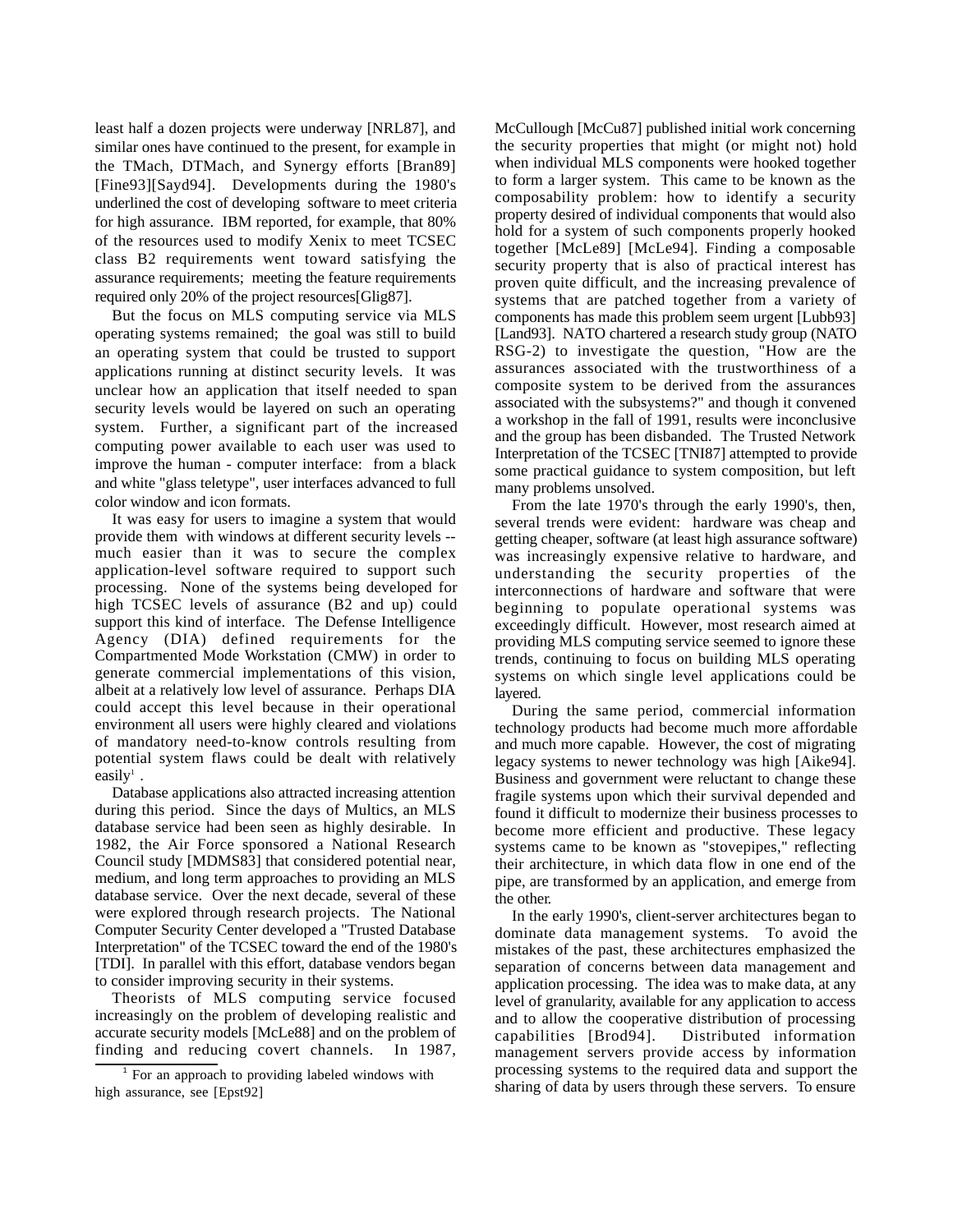the availability and reliability of data in a cooperative, distributed computing environment, information management technology recently has turned to replication.

A project that proposed to exploit declining hardware costs to avoid expensive, high assurance software and provide cost-effective, high assurance MLS database service was proposed in 1988 and commenced in 1990 [Fros89]. This project, now known as the Secure Information Through Replicated Architecture (SINTRA) project, uses physical separation and data replication to achieve high performance and high assurance at a practical cost. It requires only one high assurance component, a replica controller, and only a small amount of high assurance software must be written for that. Further, the approach taken in the SINTRA project for databases can in fact be applied to a much broader class of systems than conventional DBMSs. While it is not a panacea, the SINTRA approach offers a practical alternative for interconnecting legacy systems without introducing unwanted risks. It offers not only a new paradigm for providing MLS data access, but it exploits synergy between a strong MLS protection strategy and current trends in data management technology, namely the distribution of data management servers and the use of replication.

The remainder of the paper describes the SINTRA approach to MLS database service, how it can be applied to legacy systems, the composition principle it uses, the problems it solves, and the problems it doesn't solve.

# **2. The SINTRA Approach to MLS Database Service**

The SINTRA approach to providing MLS database service is based on physical separation and data replication. Rushby and Randell [Rush83] noted four kinds of separation that could be exploited to provide security: physical, temporal, logical, and cryptographic. SINTRA relies on physical separation (of backend database systems) with coordination provided by a trusted front end (TFE) or replica controller (RC). The TFE, because it must be connected to systems operating at different security levels, cannot rely on physical separation, so it relies on logical separation. Conceivably, it could employ cryptographic or temporal separation as well. The approach was developed to provide multilevel relational database service, and the current SINTRA prototypes demonstrate this service. The approach and the prototype are documented in numerous papers and reports ([Fros89], [McDe91], [Cost92a], [Cost92b], [Kang92], [Kang93a], [Kang93b], [McDe93],[Cost94],[Kang94]). We briefly summarize two possible SINTRA DBMS configurations: the SINTRA MLS DBMS and distributed SINTRA MLS DB

servers.For a SINTRA MLS DBMS (Fig. 1), a TFE is connected directly to two or more backend databases. Each backend stores data (e.g. tuples) at its own security level and replicas of data at all lower security levels that it receives from the TFE. Users at different clearance levels gain access to the database service via the TFE, which both identifies and authenticates users and coordinates the upward flow of replicas among the backends.



Fig. 1: SINTRA trusted front end configuration.

An authenticated user may initiate both retrievals and updates. Retrievals are directed to the backend corresponding to the user's authenticated security level and can be satisfied by that backend alone, since it contains all of the information that a user at that level is authorized to see. Updates requested by a user at this security level would be directed to the same backend, but they are also propagated to all backends operating at security levels that dominate the level of this one, so that the higher level backend databases remain consistent with the lower level ones. One of the fundamental contributions of the SINTRA project has been the development of algorithms to organize the propagation of updates so that the databases remain consistent without permitting a downward flow of information among the backends ([McDe91],[Cost92a],[Kang92]).

The second configuration (Fig. 2), distributed SINTRA, connects users directly to databases without interposing a TFE. A Replica Controller (RC) (essentially a TFE without identification/authentication and other user interface functions) connects the backend databases and propagates updates as in the first configuration. In this case, the backend databases may be responsible for passing on update operations to the replica controller.

Note that this configuration has much in common with current commercial architectures to support sharing among heterogeneous databases. Conventionally, when outside subscribers establish an agreement for routine sharing of certain information, the data provider agrees to send a copy and all updates of the data to the requester.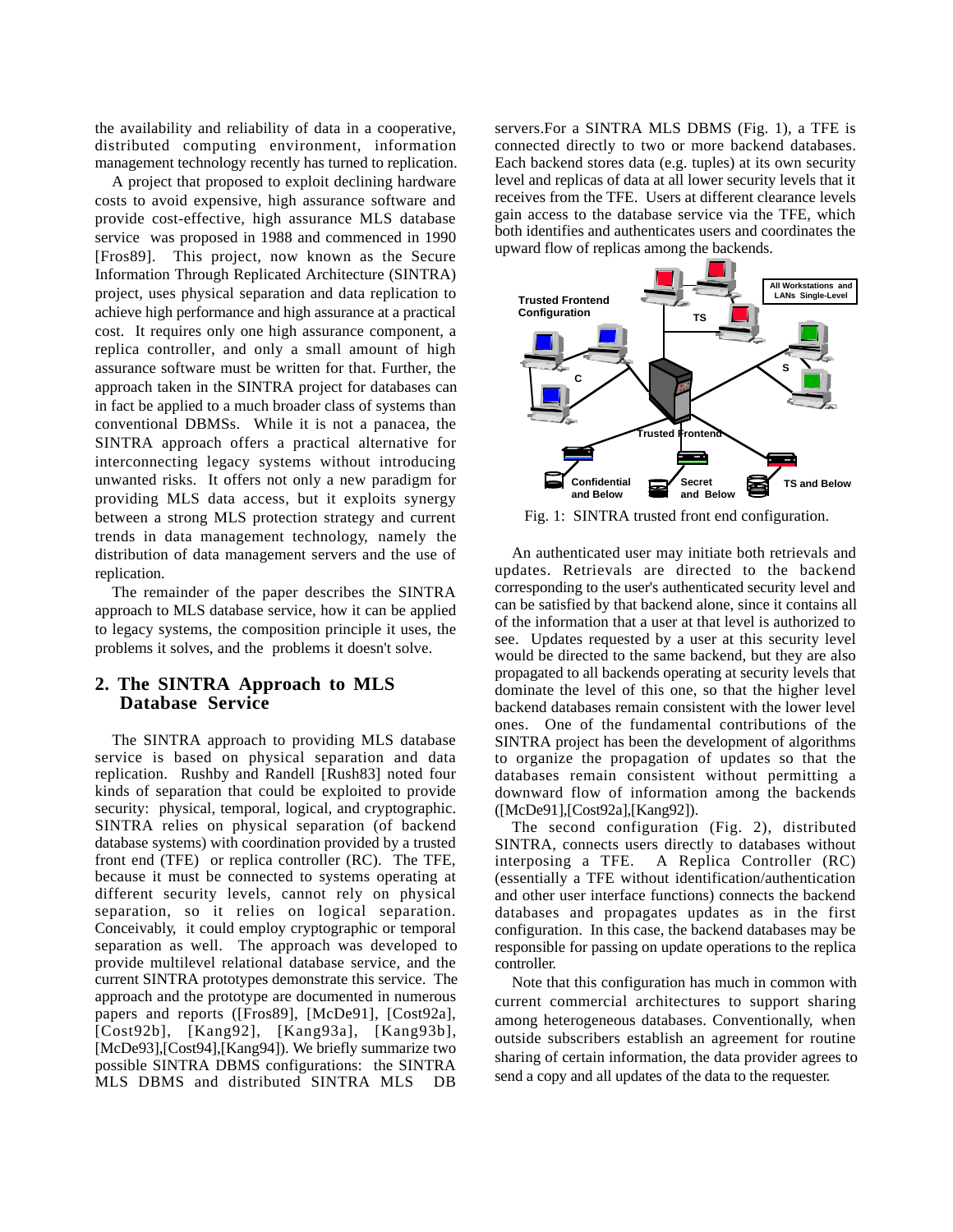

Fig. 2: SINTRA backend replica controller configuration.

The requester is responsible for managing and maintaining the copy for as long as access is required. Distributed SINTRA provides higher level users access to low data in much the same way. Not all low data must be replicated at higher levels -- only data that higher level users or processes acting on their behalf must read. In effect, the higher level users subscribe to data provided by the low level system. The RC handles all multilevel secure communication among single level DBMSs, which contain information at its level and below. If all DBMSs operate at the same security level, the high assurance SINTRA RC could be replaced by a low assurance commercial counterpart.

Distributed SINTRA resists malicious code attacks that could compromise information in other systems. A TCB in which physical resources are shared among processes at different security levels will inevitably contain covert channels. Malicious code inserted in an untrusted DBMS on such a system could exploit a variety of these channels to leak information. If such malicious code were inserted into one (or all) of the database systems in distributed SINTRA, however, it would be unable to exploit such channels, because the only physical component shared across security levels is the RC, and it is relied on only for the upward propagation of updates. Covert channels within the RC are a concern, but they cannot be directly exercised by software running on physically separate machines. Any indirect use of such channels would have to occur over the very limited update-propagation interface between the database systems and the RC, instead of via the direct, TCB system call interface that would typically be available to a database running on the same processor as the TCB. Thus, by physically separating the protection critical execution (on the RC) from the general purpose execution (on the databases), distributed SINTRA severely limits opportunities for exploiting vulnerabilities in the TCB on which the RC is built.

Variations on these configurations might differ in the precise RC and TFE functions required, the specific database functions relied upon for maintaining consistency, and the degree of continuous operation provided in the face of failures, either in the backend databases or the TFE/RC. The essentials of the approach are the use of physical separation and data replication to avoid relying on the database management systems to enforce confidentiality requirements.

# **3. The SINTRA Approach to Legacy Systems**

Although the SINTRA approach was developed to provide a centralized MLS database service, the same approach can be generalized to provide MLS services for systems that are not conventional database systems. In fact, it can be applied to many existing application systems to provide users with different clearances access to their services without requiring major changes to those systems. As long as one can identify transactions for these legacy systems, the SINTRA approach can produce an MLS service.

As described above, there are two basic kinds of components in this approach: "system-high" components and replica controllers. "System high" is used in the conventional DoD sense [DoD 5200.28]-- a component operated so that all its users possess a security clearance or authorization, but not necessarily need-to-know, for all data handled by the component. Any data leaving a system-high component are considered to be at the level of the component, even if they may have originated at a lower level. Commercial, off-the-shelf systems can be operated in system-high mode without modification. Data may enter a system-high component either from networks or sensors operating at that security level or from a replica controller port designated at the security level of that system.

To participate in a SINTRA configuration, a systemhigh component need only be able to identify the data it stores that are under replica control and report to the replica controller whenever these data are updated. Even this degree of cooperation from the legacy system may be avoided if all updates enter via the RC, since the RC could be programmed to recognize and propagate the updates as they enter the system.

For example, suppose an existing command and control system receives data from sensors and messages classified up to the TOP SECRET (TS) level and, consequently, operates as a system-high TS system. Operationally, some TS users need to manipulate all of the data on the system, but another class of users, cleared only to the SECRET level, requires only access to information up to this level. Today, this operation would likely be accommodated by configuring a SECRET system-high system and a TS system-high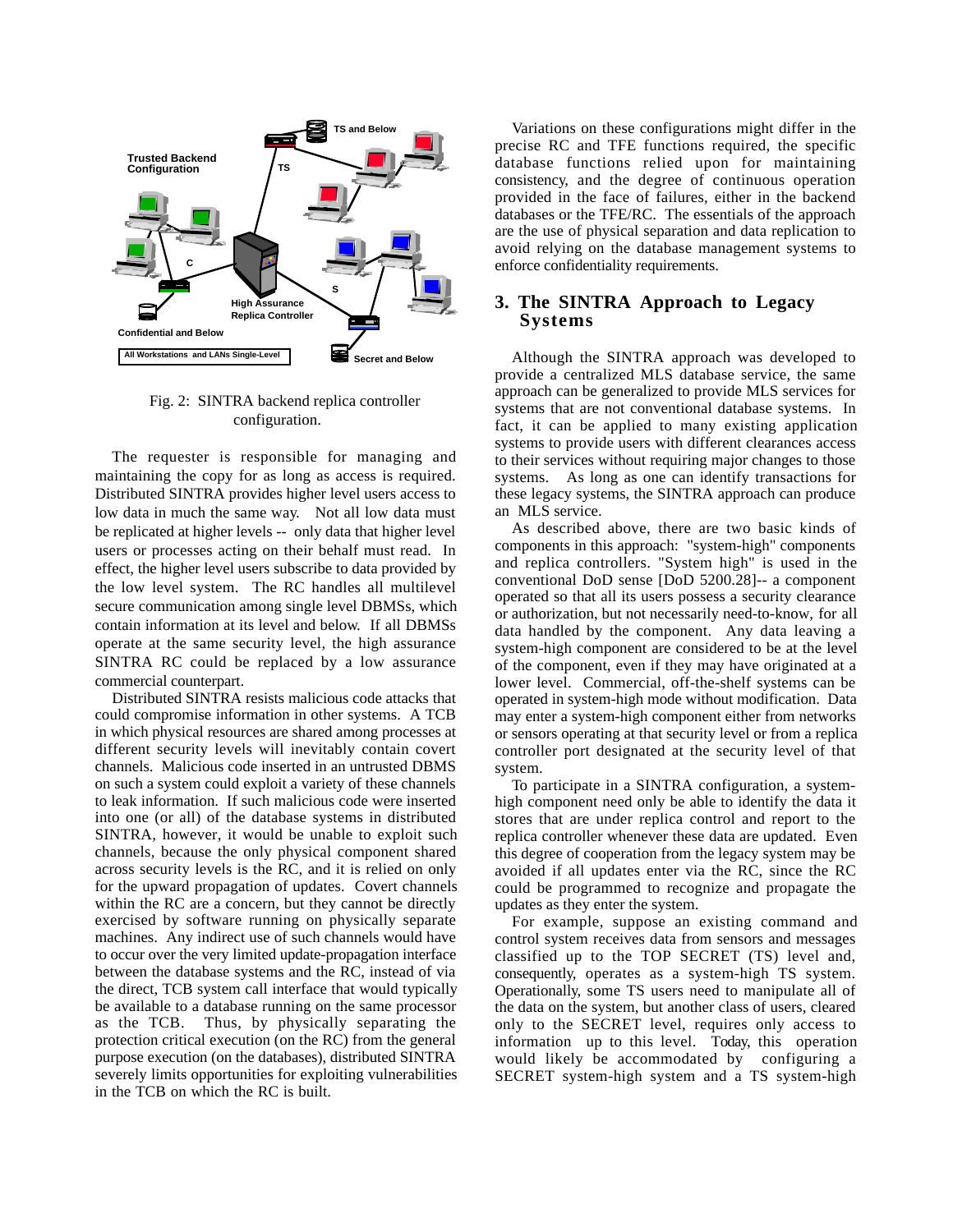system connected by a guard processor. The guard might permit data to move between the two systems after they were reviewed by a human operator (see Fig. 3).



Figure 3. Conventional guard hookup for hypothetical  $C<sup>4</sup>I$  system.

If the SINTRA approach were applied to this system, all of the system inputs classified through the SECRET level would be connected to a SECRET system-high system. This system would also be connected to a SECRET level port on a replica controller. The TS system-high system would require as inputs only those sensors and data links operated at the TOP SECRET level, together with a connection to a TOP SECRET level port of the replica controller. Since the replica controller doesn't permit downward flow of information, human review of the traffic passing from the SECRET system to the TOP-SECRET system would not be required. Both systems could run identical software, except that the SECRET system would have to pass its updates to the replica controller (see Fig. 4).



Figure 4. SINTRA approach for hypothetical  $C<sup>4</sup>I$ legacy system.

Since in many applications updates are much less frequent than retrievals, a single replica controller might have enough capacity to serve several application systems. The single RC would handle updates for each application independently in this case. Figure 5 illustrates a possible configuration that permits the information from several enclaves producing different kinds of information to be brought together in a single system-high enclave with a single replica controller.



systems in secure enclaves.

# **4. Building a Cooperative Distributed MLS Computing Service with SINTRA**

The vision of cooperative, distributed computing depends on separating data access and management from application processing and user interfaces and on providing all users access to data in diverse locations. Users run complex applications on data and store the results in databases for other applications and users to access. Data sources will be many and diverse in location, structure, and sensitivity. The goal is to establish interface requirements and data dictionaries that allow access to these heterogeneous data stores. Information must be collected and stored at a granularity that permits its use by many applications and users.

Although the approach described in Section 3 allows us to interconnect legacy systems, thereby permitting useful communication across security levels, the approach cannot magically change the way legacy systems operate - - they will simply be interconnected "stovepipes" until they are re-engineered to separate data management and application processing functions. We now examine a security engineering approach that integrates cooperative, distributed computing with SINTRA.

# *The Approach*

This approach begins by recognizing that in an MLS environment, most applications are untrustworthy; that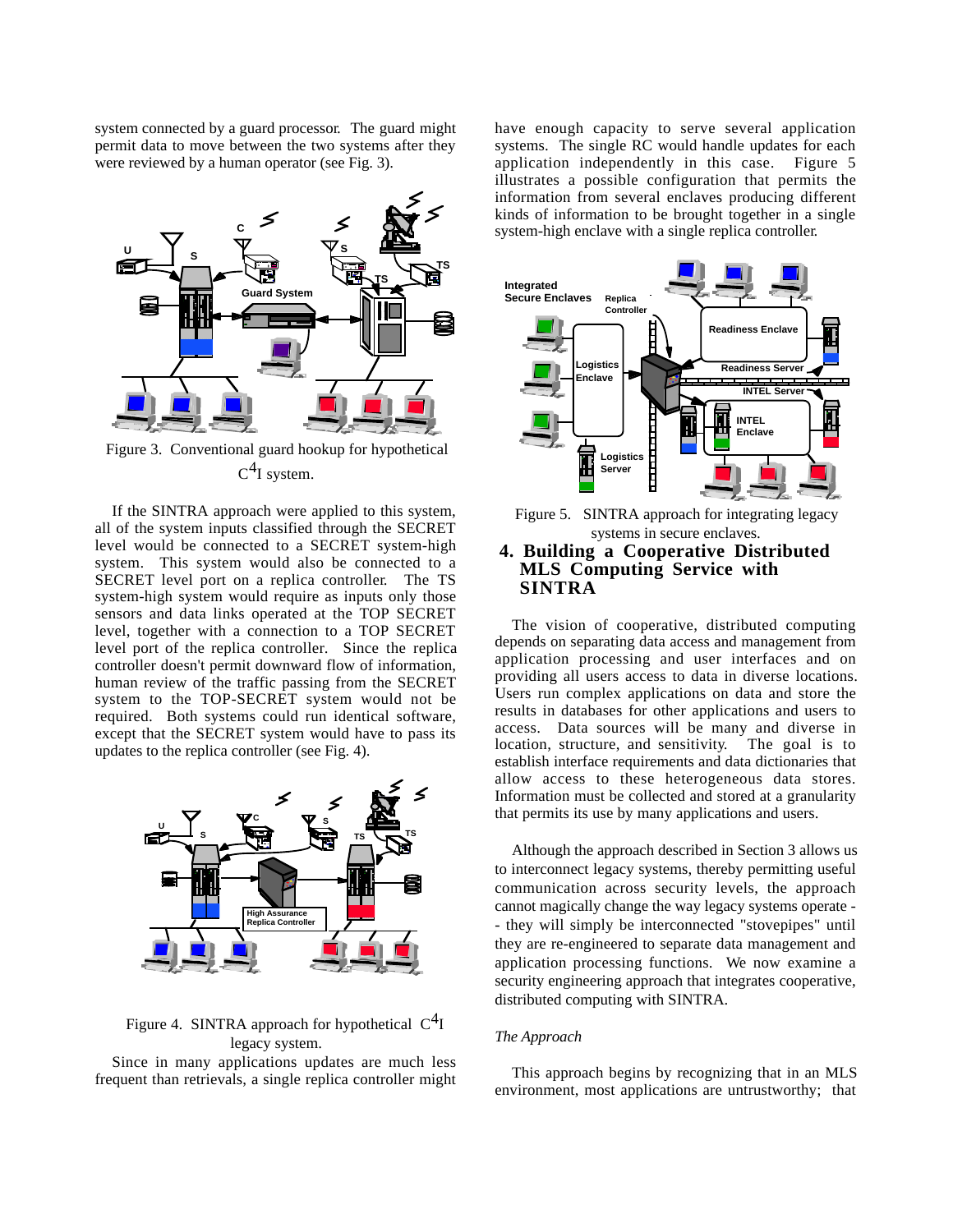is, it is difficult to establish confidence that an application can release data at any security level other than that of the most sensitive data it retrieves without leaking information. Consequently, in practice the application must execute at a high security level and be able to acquire data at that level and below, regardless of the details of the architecture employed.

The essence of the approach is to develop a database design that supports a variety of applications that use those data, or subsets of data restricted to a given security level and below. Applications that only require data up to a certain classification level (or that are to be run by users limited to a certain clearance level) operate on single level databases that include replicas of relevant data from all lower levels. Updates on a given database are propagated upward via replica controllers. (Note that the decision of which data to replicate is static, based on agreements among data owners -- higher level systems do not request replicas from lower level systems; this would introduce a covert channel.) Although this approach may seem a straightforward extrapolation of the ideas presented above, applying it successfully in a particular context to reengineer existing stovepipe applications will require a thorough understanding both of the existing systems and of the fundamental operational requirements of the overall system. In fact, users' job descriptions may very well change as a result of this kind of re-engineering.

#### *A Command and Control Example*

Consider again the command and control  $(C^2)$  system example. What would migration to a cooperative, distributed computing environment mean for such an application? Today, information is communicated among diverse systems that contain  $C^2$ -related data through formatted messages concerning readiness, schedules, equipment failures and their impact on readiness, location of friendly forces, commercial traffic, enemy platforms, and more. Current systems must parse messages and run application programs to provide an updated situation assessment. Further, since each type of information may arrive in a different message type, and each message type may be processed by a different application, complex data fusion and decision support systems are required to integrate the information from diverse messages concerning a common situation.

An integrated database containing all the relevant information and using data replication for sharing could substantially simplify system operation, data fusion, and decision support. Ideally, each watch team would simply update its local database and these updates would be replicated to operational databases instead of sending messages containing the same information. The data management systems would ensure that the information is consistent and current. The key factor is to capture the information in a database design that supports the operational user. Formatted message traffic promotes the

identification of related information, but achieving the most effective database design requires a solid understanding of how the data will be used to make decisions.

#### *Discussion*

With this approach, making systems interoperate becomes a problem that can be dealt with independent of security concerns, because each security level can be dealt with separately. SINTRA allows the copying of Low data to High enclaves or systems, so long as physical and procedural countermeasures ensure that only High logins are permitted there (i.e., only high users access this copy of low data). Thus at any given security level, all information at that level and all lower levels can be made available via replication. Developers seeking to join heterogeneous systems will still have to negotiate interfaces, but they need not add security concerns to their lists of potential incompatibilities.

Although the approach permits the use of low assurance COTS systems to process sensitive information, it does not provide opportunities for adversaries to exploit vulnerabilities in either high or low assurance systems, because (as noted in Section 2) the Replica Controller both prevents downward flow of information and prevents any but High users from invoking processes to be executed on High replicas of Low data.

#### *Comparison With An Approach Based on Connecting Monolithic MLS Systems*

Consider now an approach to distributed, cooperative MLS computing built on monolithic MLS systems [TNI87]. A straightforward approach would employ MLS databases (either TCB subset or trusted subject architecture) at diverse locations operating over different ranges of security levels according to local requirements. Both SINTRA and Monolithic MLS approaches require that the sensitivity of individual entities and data elements be defined. Once this is done, the database can be designed.

Some implications of the monolithic MLS approach are as follows:

- A user with an MLS workstation at one location who requires data from a different location will need to establish a connection at the security level of the data he requires. So, if he needs data from several sources, he may have to change security levels several times, and he may need to copy the data into another DBMS to perform the operations.
- Interoperation of heterogeneous systems will require solving problems in multilevel (rather than singlelevel) transaction management.
- If the security level ranges of two systems that need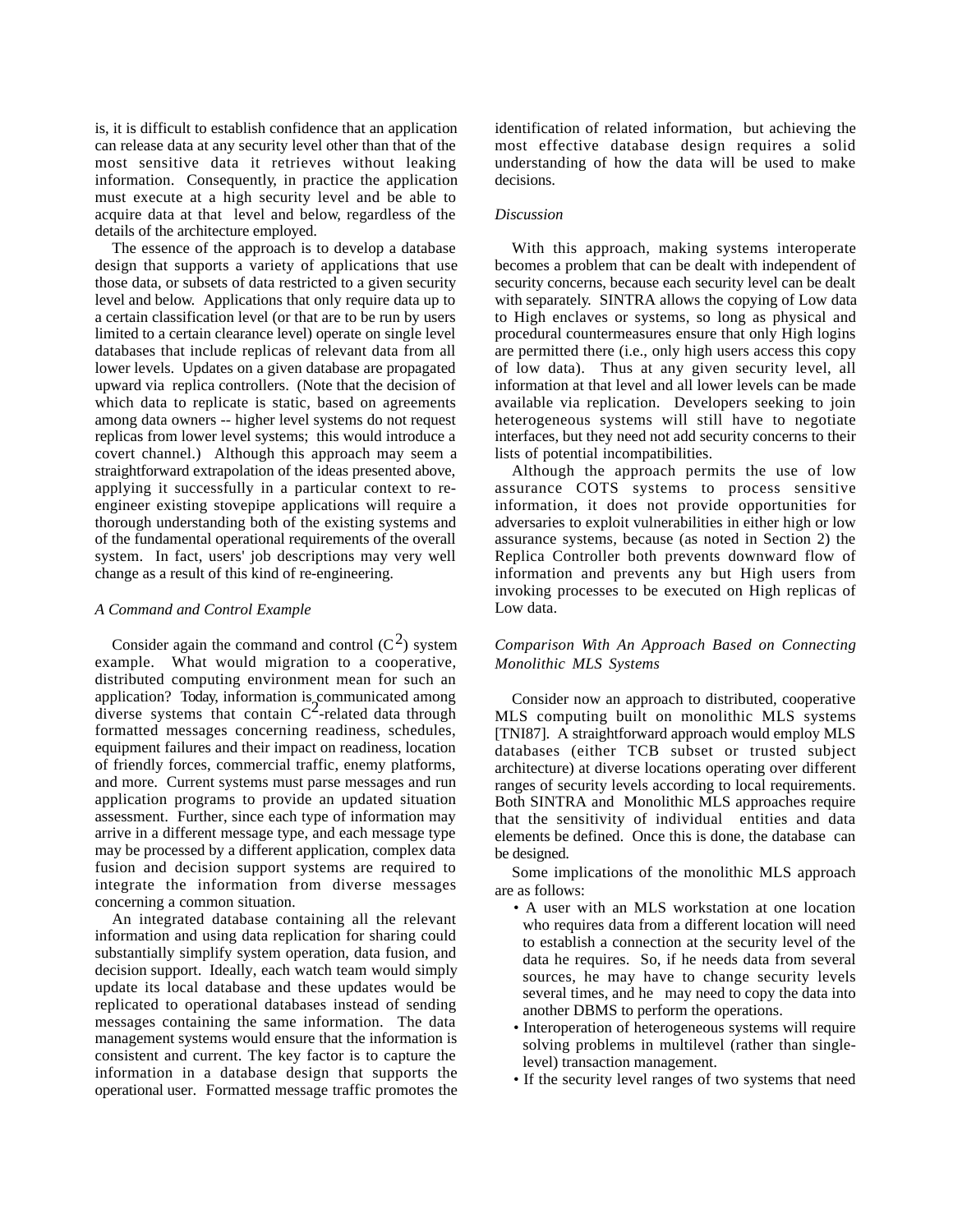to communicate do not overlap, it may be necessary to extend the range of one of them artificially, requiring additional security management and possibly introducing vulnerabilities.

• To achieve reliability and availability goals, each system may still require a replication strategy. The SINTRA approach thus seems to avoid whole classes of problems that must be solved if monolithic MLS systems are used in this way.

The monolithic MLS approach also seems likely to cost more over the system life cycle than the SINTRA approach:

- Its cost will include development and certification of high assurance software (for the general purpose monolithic MLS system and for the MLS database).
- Because current high assurance MLS platforms do not generally conform to standard interfaces, little off-theshelf software can be used, and any inconsistencies among various MLS products to be run on the MLS platform will have to be resolved.
- Operating costs will also be higher than for untrusted systems, because trusted software must be controlled under separate configuration management, audit records must be scrutinized for malicious use of covert channels, and operators will require special training and vetting for trustworthiness.
- Upgrades to untrusted data management systems or application software must be ported to the high assurance platform instead of merely being installed; new technology will probably be harder to incorporate.

The SINTRA approach alleviates many of these problems. SINTRA faces the one-time cost of developing the replica controller, which requires a relatively small amount of high assurance software with very limited functions. Commercial, off-the-shelf software can be used for the data management systems. Certification and accreditation reduces to an examination of the configuration of the components, including untrusted DBMSs, replica controllers, identification and authentication mechanisms, and encryption devices, so it is easy-to-understand, repeatable, scalable, and affordable. Replica controllers are analogous to encryption devices for communication systems in the sense that they can provide "add-on" protection to any transaction system. The replica controllers must be maintained as MLS devices, not systems. Only properly cleared individuals may be permitted to have access to the data and the system; however, those are the owners of the system. Other than general maintenance, no special MLS requirements are levied. The RCs that serve as the MLS connectors in a MLS, cooperative, distributed computing environment must be maintained and kept under configuration management much as encryption devices are today. Upgrades to hardware, data management systems, and application systems are simply installed because they do not affect system security.

# **5. SINTRA's Composition Principle**

SINTRA's composition principle is simple: if a higher level system requires access to data originally classified at a lower level, then it may access replicas of those data only at its own level. In a world of SINTRA TFE's, RC's, and system-high systems, each operating at a particular security level, two systems can be connected via a TFE/RC without compromising confidentiality, because the SINTRA component only permits the upward flow of data.

Put slightly more formally, given a replica controller RC with a low input port and a high output port, two systems  $S_1$  operating at security level  $L_1$  and  $S_2$ operating at  $L_2$  (where  $L_2$  dominates  $L_1$ ), the connection



(i.e., connecting one of  $S_I$  's outputs to RC's low input and RC's high output to one of  $S_2$  's inputs) does not compromise confidentiality of either  $S_1$  or  $S_2$ . The resulting composed system is multilevel: it can serve users cleared to either  $L_1$  or  $L_2$  and provide each user all (and only) the information for which he or she is cleared.

Now suppose we wish to connect a multilevel system with a system-high system. Let  $S_1$  be a multilevel system operating over a lattice of security levels, say with glb  $L_1$ -low and lub  $L_1$ -high, and  $S_2$  is as before. If  $L_2$ dominates  $L_1$ -high, it suffices to connect an  $L_1$ -high output port to an RC input and connect an RC output to an  $S_2$  input port.  $S_1$  and the replica controller would be configured to propagate replicas of data classified at *L1 high* or lower up to  $S_2$ .



If  $L_2$  is within the lattice covered by  $S_1$ , it could be connected directly to  $L_1$  at its own level. If  $L_2$  is dominated by  $L_1$ -low, an  $S_2$  output would be connected to a low input port on the RC and the RC output would be connected to an  $S_2$  input port, presumably at  $L_1$ -low.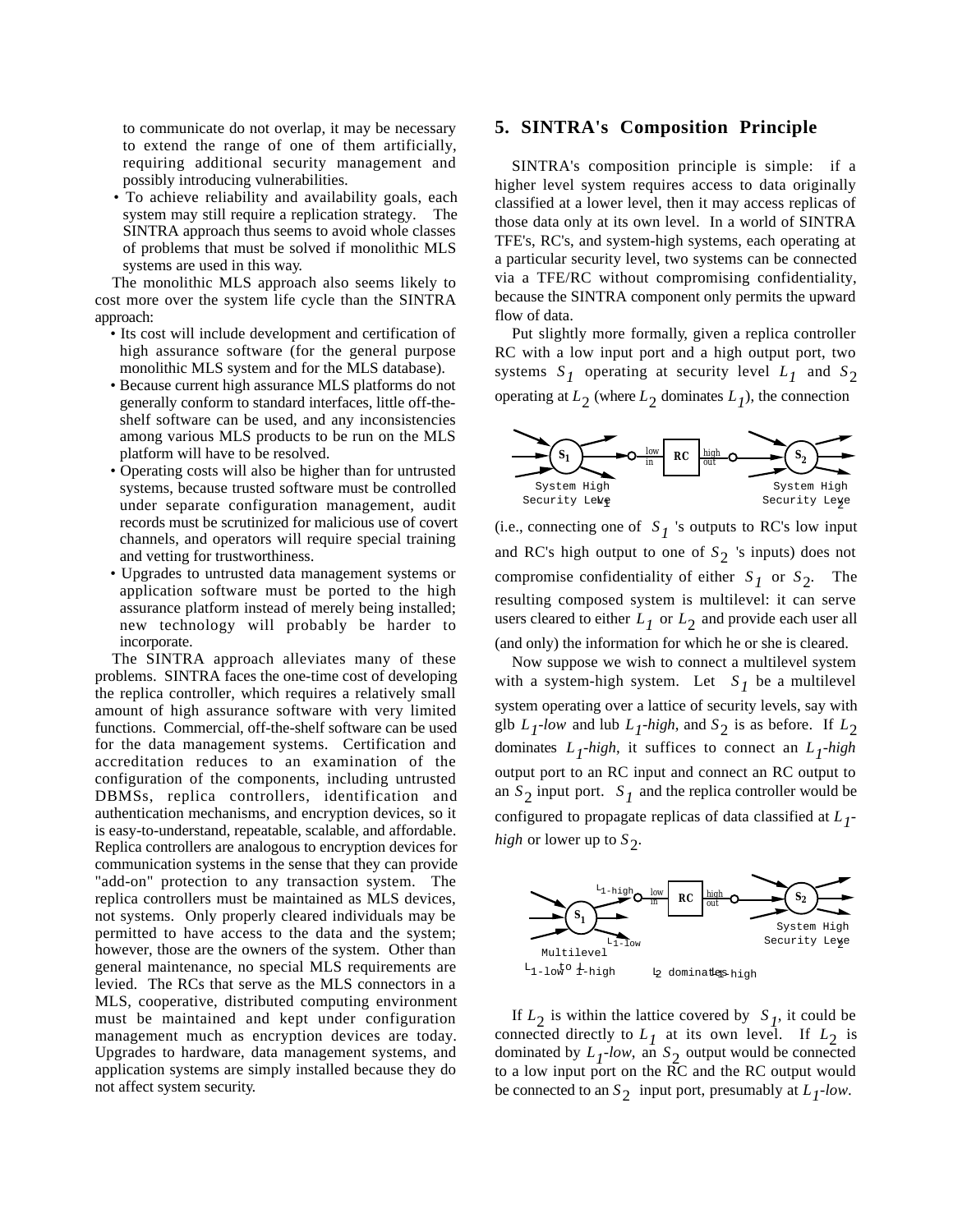

Finally, if  $L<sub>2</sub>$  is not comparable with any of the security levels in the set processed by  $S_1$ , the two systems must not be directly connected, but access to the data in the two systems can be achieved through replication of data in each system via a RC to a third system accessible only by those users having both  $L<sub>2</sub>$ 

# and  $L_1$ -high clearances.

Although we have not addressed the direct connection of two monolithic multilevel systems, we have highlighted some of the difficulties involved in achieving interoperability between two such systems.

### **6. How Many Replicas Do You Need?**

An explicit feature of this approach is the replication of backend databases or legacy systems. The simplest application of this approach would call for one backend machine for each level of the security lattice. For systems that include data classified at Confidential, Secret, and Top Secret, the cost of replication may be easy to justify, particularly as hardware costs continue to drop. For systems that process data from many different compartments, however, one backend per point in the classification lattice is unlikely to be practical. There is, however, an alternative approach: use one backend per clearance level, rather than per classification level. To understand why this approach is sensible, we need to consider the context of DoD clearance and classification procedures. Clearance procedures are designed to establish whether an individual can be trusted to safeguard sensitive information or not. Granting a clearance to an individual, however, does not automatically imply that she or he will be granted access to such information -- the individual must also have a job-related need to know the information in question. However, if an individual cleared for some particular level of information but lacking the need to know it somehow (perhaps through an accidental disclosure) learns it, this is not generally a major problem -- the individual's trustworthiness has previously been established, and only the need-to-know controls have been violated.

Considering the SINTRA approach in light of these observations suggests that the strong separation the approach provides between different backends corresponds most naturally to the differences in degrees of clearance. So, we would argue that it may often be adequate to rely on relatively low assurance (say TCSEC B1 level) controls within a specific backend to enforce the mandatory need-to-know constraints that compartment designations reflect, as long as all of the users with clearance for the backend in question share a clearance (though not necessarily the need-to-know) for all of the data on that backend. Proctor and Neumann made a similar observation [Proc92].

In the DoD at present, there are effectively three levels of background investigation applied to individuals: National Agency Check (NAC), National Agency Check with Inquiries (NACI), and Single Scope Background Investigation (SSBI) [JSC94]. In computer systems that will not be used by anyone with less than a Secret clearance and that include information up to TS with compartments, then, we would consider using only three backend machines even if several different compartments were processed. Secret-cleared users would have access only to the Secret backend, Top-Secret users would use the Top Secret backend, and users with clearance for TScompartmented information would use that backend. The TFE/RC would be responsible for providing the strongest separation: assuring that users have access only to the backends for which they are cleared and assuring that information flows only upward (in security level) among the backends. To provide this separation, the TFE/RC must use the best available technology for assuring access control decisions are made correctly and covert channels among backends are removed or minimized. At present, the strongest commercially available systems for this purpose meet the TCSEC B3 level. Any backend responsible for mandatory need-to-know separation (i.e., keeping track of compartmented data and user's compartment authorizations) would require security features and assurance at least equivalent to those specified for Compartmented Mode Workstations. Backends responsible only for discretionary need-to-know separation (i.e., keeping track of access control lists for files within the same security level) would probably only require TCSEC C2 features and assurance, since the effects of security breaches are even more limited in this case.

#### **7. Status**

The basic algorithms for secure, consistent replica control have been developed. A proof-of-concept prototype, using HFSI's B3 XTS-300 as the TFE is operational with three backend databases [Kang94]. This prototype provides element-level labeling and guarantees the consistent updating of replicas without requiring the modification of the backend DBMSs. Several approaches have been investigated for propagating updates to higher security levels, including write-up and read-down. A reliable write-up algorithm, known as the Pump [Kang93b], is being implemented as a commercial product. The notion of a multilevel transaction has been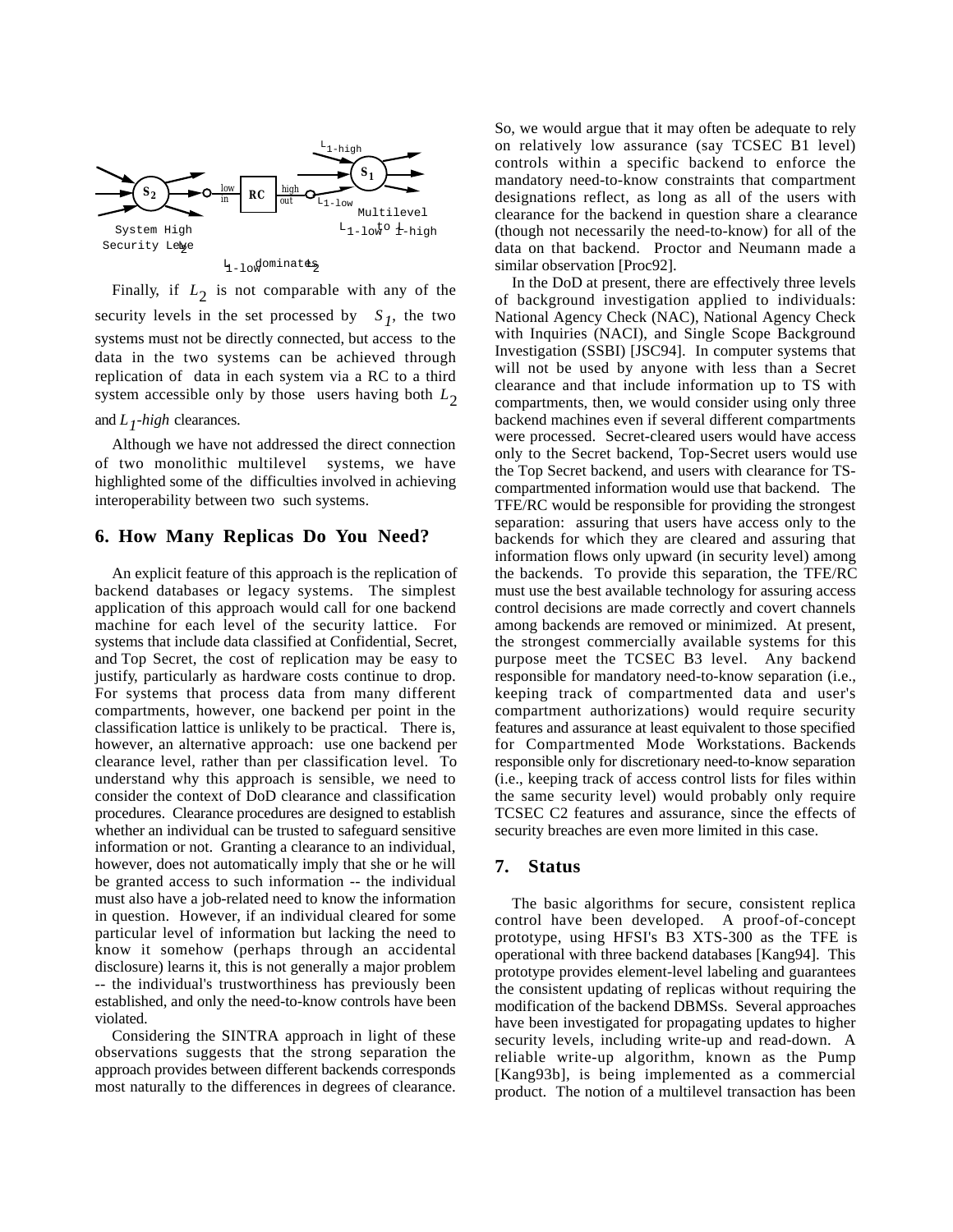defined, and several scheduling algorithms have been developed [Cost92b, Cost94]. Recovery and transaction management issues for distributed SINTRA are currently under investigation. Some details of the SINTRA data model and its application in the context of Section 4 remain to be worked out.

# **8. Summary and Conclusions**

The SINTRA approach offers considerable promise for providing practical multilevel secure computing service. Although developed independently, it could be viewed as an extension of the Distributed Secure System work stimulated by Rushby and Randell [Rush83]. Proctor and Neumann's recent approach [Proc92] is consistent with SINTRA [Fros89]. SINTRA capitalizes on perhaps the most reliable trend in computing, which is declining storage and hardware costs, and avoids as much as possible the development of high assurance software. It permits the use of commercial database technology without changes, and it permits that technology to be upgraded as new commercial products become available. It provides a way to introduce multilevel security into the information technology mainstream, which is turning to replication as a solution to other problems in cooperative, distributed computing. It also offers a method for legacy systems to provide multilevel computing service.

It is not a panacea, however. SINTRA provides MLS data access and management services in the context of a client-server architecture. It aims to build security around existing systems, which are almost exclusively singlelevel, rather than trying to simplify the task of sending unclassified e-mail from a user's Top Secret workstation. Those who seek a multilevel secure workstation may not be satisfied with this approach since it does not address the MLS workstation problem (though we see some possibilities for exploiting replication within a workstation, too). For very large systems with extensive databases, or mobile systems with tight constraints on power consumption and weight, the cost of hardware replication may be difficult to bear, but necessary if availability and reliability are to be ensured.

Nevertheless, we are confident that there is a large class of systems that would benefit from this approach. It offers improvements not only in security and interoperability but also in function, by reducing the need for manned guard systems and increasing the opportunities for interconnecting systems so that timely, consistent information is available to those who need it.

# **Acknowledgments**

We are grateful to Mike Ware for his consistent support of our research. We thank the referees for their thoughtful comments, which have improved the presentation.

# **References**

- [Aike94] Aikens, P., A. Muntz, and R. Richards, "DoD Legacy Systems; Reverse Engineering Data Requirements," *Comm. ACM, 37*, No. 5, pp. 26- 41, May 1994.
- [Bran89] Branstad, Martha, H. Tajalli, F. Mayer, D. Dalva, "Access Mediation in a Message Passing Kernel," *Proc. 1989 IEEE Computer Society Symposium on Security and Privacy*, Oakland, California, IEEE CS Press, 66-72.
- [Brod94] Brodie, M. "The Promise of Distributed Computing and the Challenge of Legacy Information Systems," in *Advanced Database Systems: Proceedings of the 10th British National Conference on Databases*, P.M.D. Gray and R.J. Lucas (eds.), Springer-Verlag, New York/Heidelberg, 1992.
- [Cost92a] Costich, O. "Transaction Processing Using an Untrusted Scheduler in a Multilevel Database with Replicated Architecture", in *Database Security V: Status and Prospects*, eds. S. Jajodia and C. Landwehr, North-Holland, 1992, pp. 173-190.
- [Cost92b] Costich, O. and J. McDermott, "A Multilevel Transaction Problem for Multilevel Secure Database Systems and Its Solution for the Replicated Architecture", *Proc. 1992 IEEE Computer Society Symposium on Research in Security and Privac*y, Oakland, California, May 1992, pp. 192-203.
- [Cost94] Costich, O., and M. Kang, "Maintaining Multilevel Transaction Atomicity in MLS Database Systems with Replicated Architecture," in *Database Security VII: Status and Prospects*, T. F. Keefe and C. E. Landwehr, eds,IFIP Trans. A-47, ISBN 0 444 81833 2, Elsevier Science B.V., Amsterdam, 1994, pp. 329-356.
- [DoD 5200.28] DoD Directive 5200.28. Security Requirements for Automated Information Systems.21 Mar.,1988.
- [Epst92] Epstein, J., *et. al*, "Evolution of a Trusted B3 Window System Prototype," *Proc. 1992 IEEE Comp. Soc. Symp. on Res. in Sec. and Privacy* , Oakland, CA, IEEE CS Press, ISBN: 0-8186-2825-1, pp.226-239.
- [Fine93] Fine, Todd, S.E. Minear, "Assuring Distributed Trusted Mach," *Proc. 1993 IEEE Computer Society Symposium on Research in Security and Privacy*, Oakland, California. IEEE CS Press, ISBN: 0-8186-3370-0, pp. 206-218.
- [Fros89] Froscher, J.N., and C.L. Meadows, "Achieving a Trusted Database Management System Using Parallelism," in *Database Security II: Status and Prospects*, C.E. Landwehr, ed., North Holland, 1989, 151-160.